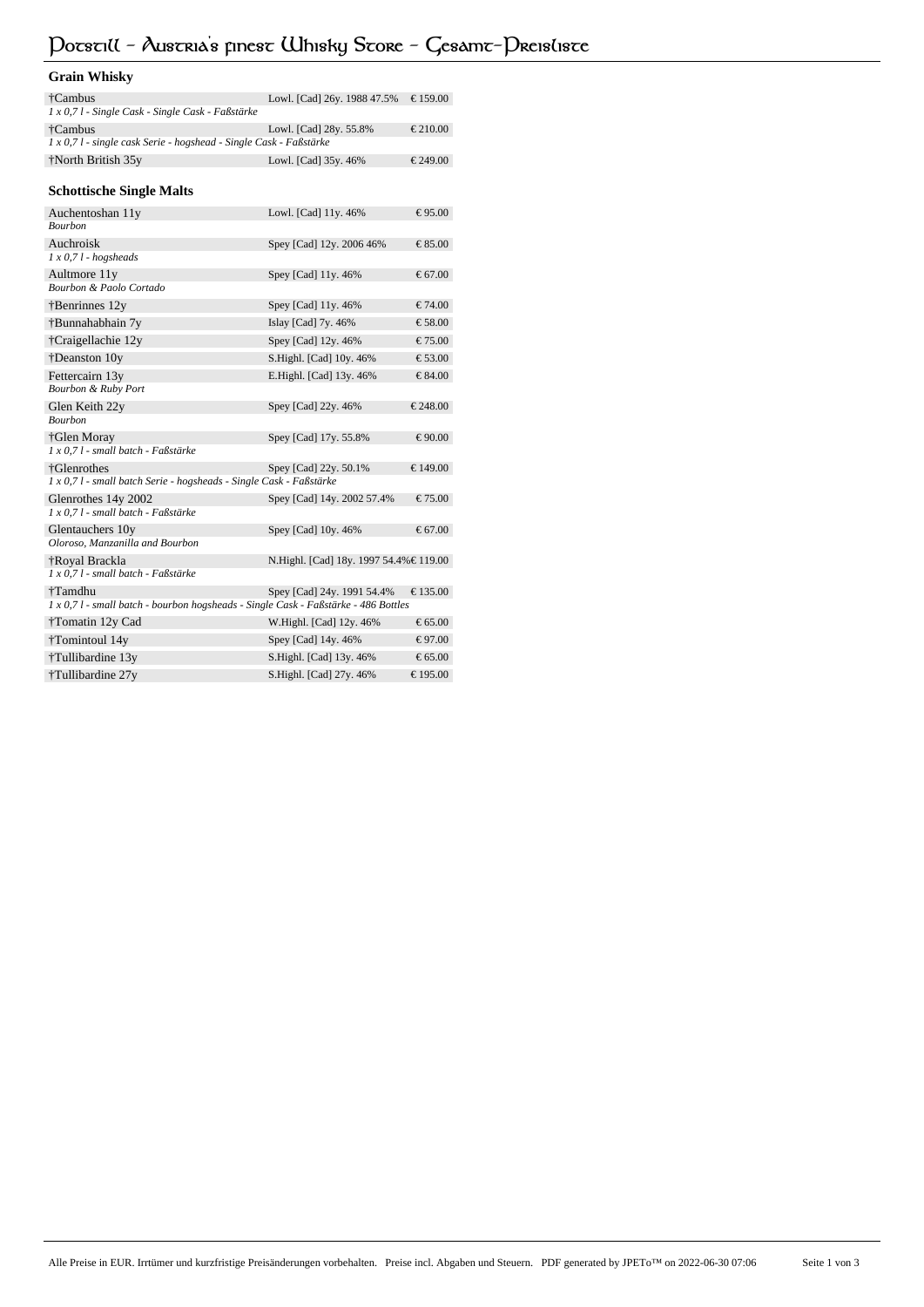\*:... neu im Programm

†:... nur Reststücke erhältlich (max. 1 pro Kunde)

@:... nur über Onlinebestellung

## **Abfüller**

| [AD]       | Adelphi                         | [Hunter]  | Hunter Laing                           | [Navy]    | Navy Island Rum Company            |
|------------|---------------------------------|-----------|----------------------------------------|-----------|------------------------------------|
| [Alch]     | Alchemist                       | [JWWW]    | Jack Wiebers Whisky World              | [OA]      | Offizielle Abfüllung               |
| [Avalon]   | Avalon Group                    | [LG]      | <b>Liquid Gold Enterprises</b>         | [Peer]    | Peerless Coll.                     |
| [Berry]    | Berry Brothers & Rudd           | [Lom]     | Lombard Brands Ltd.                    | [pot]     | Potstill [Pot]                     |
| [Black]    | Blackadder                      | [lost]    | <b>Lost Distillery Company</b>         | [pràban]  | PRàBAN - The Gaelic Whisky Coll.   |
| [Cad]      | Cadenhead's                     | [MA]      | James Mac Arthur                       | [RedCask] | Red Cask                           |
| [CàrnMòr]  | Càrn Mòr                        | [MacG]    | Mac Gibbon's                           | [SB]      | The Single Barrel Coll.            |
| [Creative] | The Creative Whisky Company Ltd | [MacKill] | MacKillop's Choice                     | [SD]      | <b>Speciality Drinks</b>           |
| [Deer]     | Deerstalker                     | [MaltM]   | The Maltman - Meadowside               | [Sig.]    | Signatory                          |
| [Dewar]    | Dewar - Rattray                 | [McCallu  | House of McCallum                      | [SLC]     | Scottish Liqueur Centre            |
|            |                                 | m         |                                        |           |                                    |
| [DL]       | Douglas Laing                   | [MD]      | Murray McDavid                         | [u.s.]    | Ultimative Sel. - van Wees         |
| [DT]       | Duncan Taylor                   | [MdW]     | La Maison du Whisky - France           | [VIN]     | The Vintage Malt Whisky Company    |
| [Forum]    | Forum Bottlings                 | [ML]      | Ian MacLeod                            | [Wemyss]  | <b>Wemyss Malts</b>                |
| [Galore]   | Whisky Galore                   | [Montg]   | Montgomeries Rare Select Malt Coll.    | [west     | West Indies Rum and Cane Merchants |
|            |                                 |           |                                        | indies]   |                                    |
| [GM]       | Gordon & MacPhail               | [MSW]     | Morrison Scotch Whisky Distillers Ltd. | [WM]      | Wilson & Morgan                    |
| [GP]       | Gillespie & Partners            | [MWB]     | La Maison du Whisky Belgique           |           |                                    |
| [Hart]     | <b>Hart Brothers</b>            | [MWC]     | The Malt Whisky Company                |           |                                    |

# **Herkunft**

| Ant       | Karibik > Antigua                          | Harris   | $Schottland > Isle$ of Harris               | Northern    | GroBbritaninen > Nordirland                 |
|-----------|--------------------------------------------|----------|---------------------------------------------|-------------|---------------------------------------------|
|           |                                            |          |                                             | Ireland     |                                             |
| Arran     | $Schottland \rightarrow Isle$ of Arran     | Highl.   | $Schottland \rightarrow Highlands$          | <b>NZL</b>  | $O$ zeanien > Neuseeland                    |
| Bah       | Karibik > Bahamas                          | Ind      | World Whisky > Indien                       | 0Ö          | $Österreich \rightarrow Oberösterreich$     |
| Br.Guyana | Karibik > British Guyana                   | Ind.     | Nordamerika > Indiana                       | Oreg.       | Nordamerika > Oregon                        |
| Cal.      | Nordamerika > Kalifornien                  | India    | $\text{Aisen} \rightarrow \text{Indien}$    | Orkn.       | Schottland > Orkney Islands                 |
| Camp.     | Schottland > Campbeltown                   | Islay    | Schottland $>$ Isle of Islay                | S.Highl.    | $Schottland \rightarrow Southern$ Highlands |
| Can       | Nordamerika > Kanada                       | Jura     | Schottland $>$ Isle of Jura                 | Shet.       | Schottland > Shetlands                      |
| Co.Antrim | Nordirland > County Antrim                 | Kent.    | Nordamerika > Kentucky                      | Skye        | Schottland > Isle of Skye                   |
| Col.      | Nordamerika > Colorado                     | Lewis    | $Schottland \rightarrow Isle of Lewis$      | Spey        | $Schottland \rightarrow Speyside$           |
| Cuba      | Karibik > Kuba                             | Lowl.    | $Schottland \rightarrow Lowlands$           | Tenn.       | Nordamerika > Tennessee                     |
| DomRep    | Karibik > Dominikanische Republik          | Mull     | $Schottland$ > Isle of Mull                 | Trin/Tobago | Karibik > Trinidad / Tobago                 |
| E.Highl.  | $Schottland \rightarrow Eastern Highlands$ | N.Highl. | $Schottland \rightarrow Northern Highlands$ | Virg.       | Nordamerika > Virginia                      |
| El Salv   | Karibik > El Salvador                      | Nica     | Karibik > Nicaragua                         | W.Highl.    | Schottland > Western Highlands              |
| Guadel.   | Karibik > Guadeloupe                       | ΝÖ       | $Österreich \rightarrow Niederösterreich$   | Wal         | $Wales \rightarrow Wales$                   |